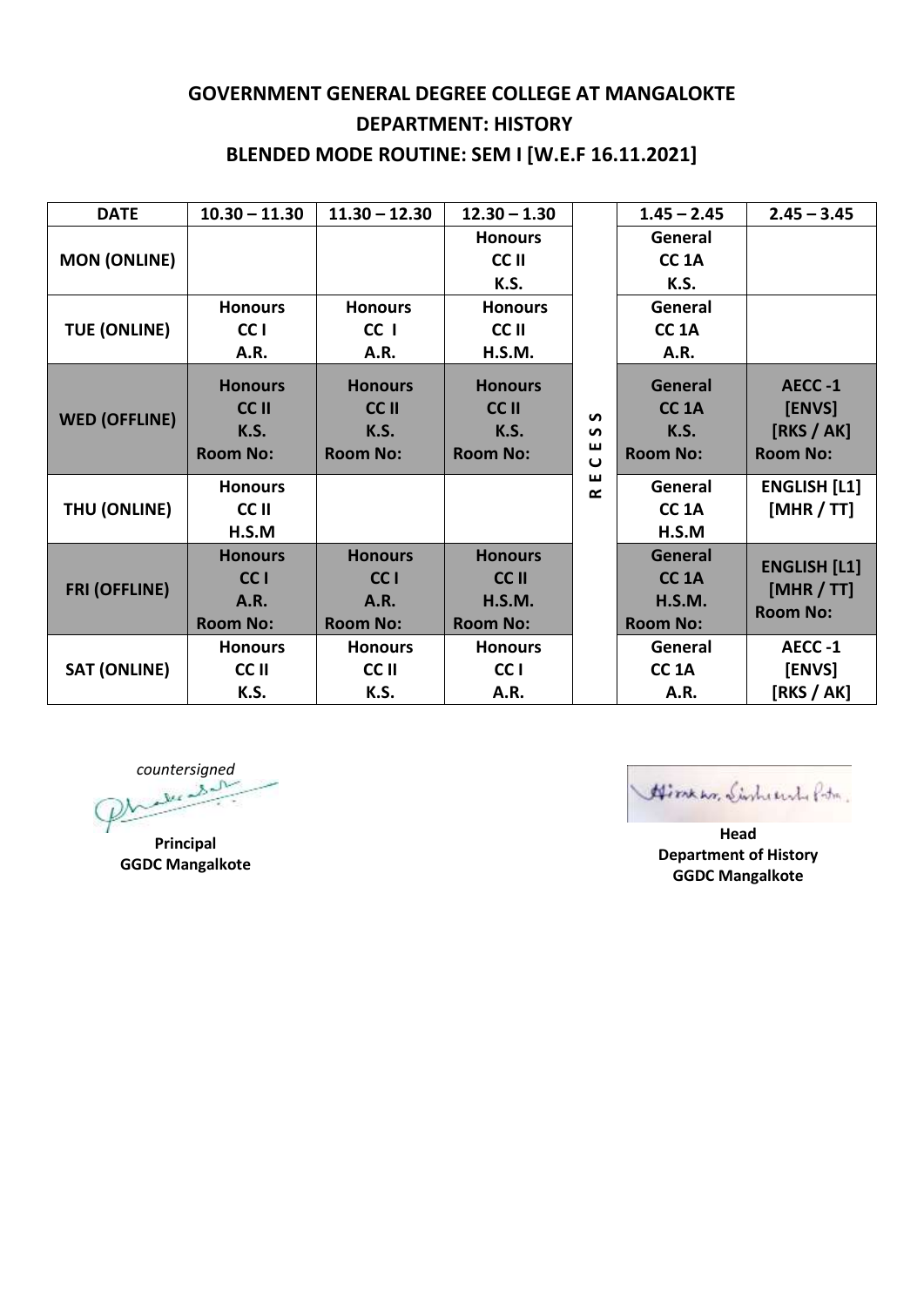## **GOVERNMENT GENERAL DEGREE COLLEGE AT MANGALOKTE DEPARTMENT: HISTORY BLENDED MODE ROUTINE: SEM III [W.E.F 16.11.2021]**

| <b>DATE</b>          | $10.30 - 11.30$ | $11.30 - 12.30$ | $12.30 - 1.30$  |                             | $1.45 - 2.45$   | $2.45 - 3.45$                 |
|----------------------|-----------------|-----------------|-----------------|-----------------------------|-----------------|-------------------------------|
| <b>MON (ONLINE)</b>  | <b>Honours</b>  | <b>Honours</b>  |                 |                             |                 | General                       |
|                      | [CC VI]         | [CC VI]         |                 |                             |                 | [CC 1C]                       |
|                      | K.S.            | K.S.            |                 |                             |                 | K.S.                          |
| <b>TUE (OFFLINE)</b> | <b>Honours</b>  | <b>Honours</b>  | <b>Honours</b>  |                             | General         | <b>ENGLISH [L2]</b>           |
|                      | [CC VI]         | [CC VI]         | [CC VI]         |                             | [CC 1C]         |                               |
|                      | <b>K.S.</b>     | <b>K.S.</b>     | <b>K.S.</b>     |                             | <b>K.S.</b>     | [MHR / TT]<br><b>Room No:</b> |
|                      | <b>Room No:</b> | <b>Room No:</b> | <b>Room No:</b> |                             | <b>Room No:</b> |                               |
| <b>WED (ONLINE)</b>  | <b>Honours</b>  | <b>Honours</b>  |                 | $\mathbf{v}$                |                 | General                       |
|                      | [CC V]          | [CC VII]        |                 | $\mathbf{v}$                |                 | [CC 1C]                       |
|                      | A.R.            | H.S.M.          |                 | ш<br>$\mathbf{\omega}$<br>ш |                 | A.R.                          |
| THU (ONLINE)         |                 | <b>Honours</b>  | <b>Honours</b>  |                             |                 | General                       |
|                      |                 | [CC VII]        | [CC VII]        | œ                           |                 | [CC 1C]                       |
|                      |                 | H.S.M.          | H.S.M.          |                             |                 | H.S.M.                        |
| <b>FRI (ONLINE)</b>  |                 | <b>Honours</b>  |                 |                             |                 | General                       |
|                      |                 | [CC VI]         |                 |                             |                 | [CC 1C]                       |
|                      |                 | K.S.            |                 |                             |                 | K.S.                          |
| <b>SAT (OFFLINE)</b> | <b>Honours</b>  | <b>Honours</b>  | <b>Honours</b>  |                             | <b>General</b>  |                               |
|                      | $[CC$ VII]      | [CC VII]        | [SEC 1]         |                             | [GE III]        | <b>ENGLISH [L2]</b>           |
|                      | <b>H.S.M.</b>   | <b>H.S.M.</b>   | <b>H.S.M.</b>   |                             | <b>H.S.M.</b>   | [MHR / TT]                    |
|                      | <b>Room No:</b> | <b>Room No:</b> | <b>Room No:</b> |                             | <b>Room No:</b> | <b>Room No:</b>               |

*countersigned*

**Principal GGDC Mangalkote**

Himen, Sinhernd Poto.

**Head Department of History GGDC Mangalkote**